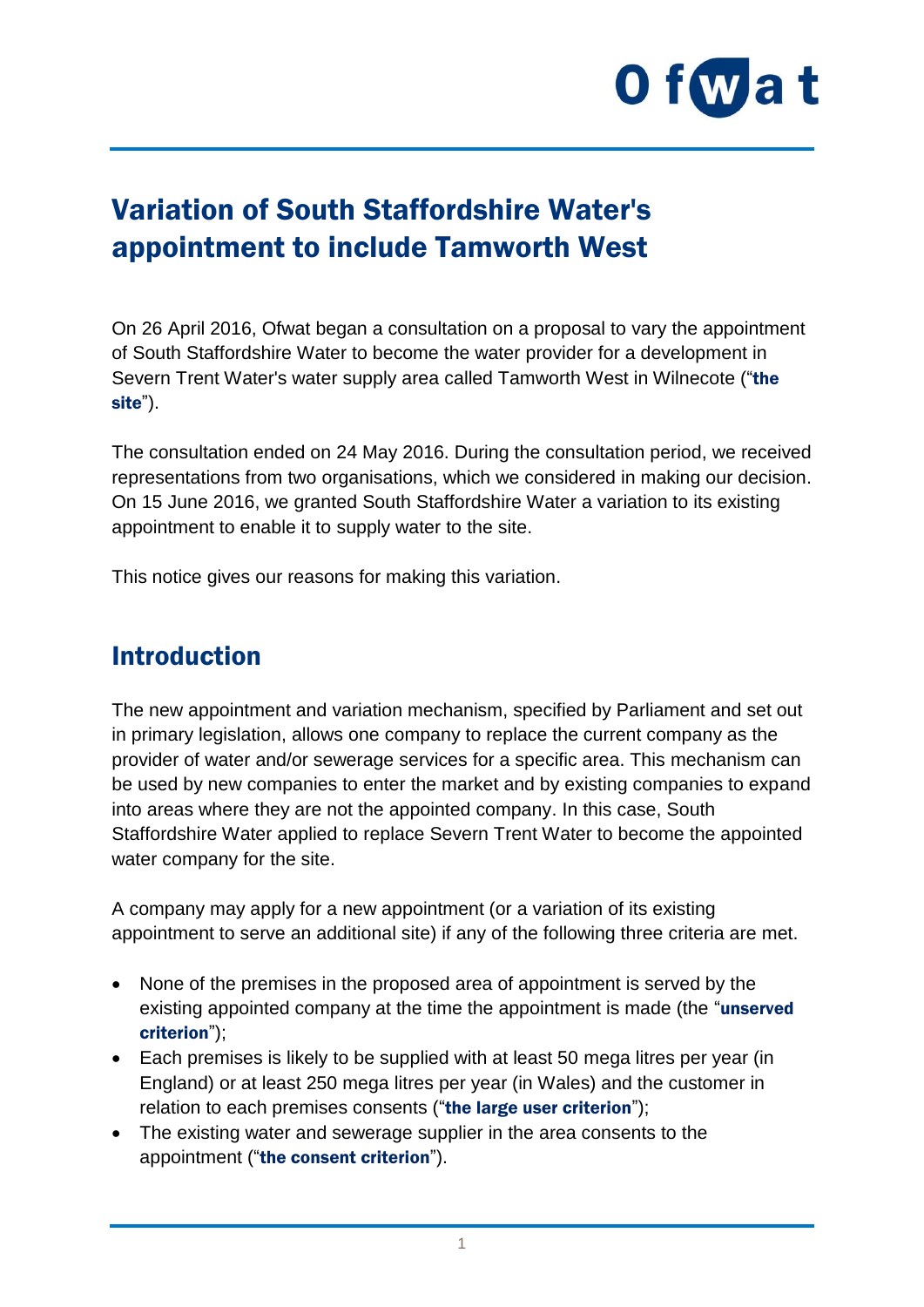When considering applications for new appointments and variations, Ofwat operates within the statutory framework set out by Parliament, including our duty to protect consumers wherever appropriate, by promoting effective competition. In particular, in relation to unserved sites, we seek to ensure that the future customers on the site – who do not have a choice of supplier – are adequately protected. When assessing applications for new appointments and variations, the two key policy principles we apply are:

- customers, or future customers, should be no worse off than if they had been supplied by the existing appointee; and
- we must be satisfied that an applicant will be able to finance the proper carrying out of its functions as a water and/or sewerage company.

Entry and expansion (and even the threat of such by potential competitors) can lead to benefits for different customers (such as household and non-household customers and developers of new housing sites). Benefits can include price discounts, better services, environmental improvements and innovation in the way services are delivered.

Benefits can also accrue to customers who remain with the existing appointee, because when the existing appointee faces a challenge to its business, that challenge can act as a spur for it to improve its services. We believe the wider benefits of competition through the new appointments and variations mechanism can offset any potential disbenefits for existing customers that might arise. We consider these potential disbenefits in more detail below.

# The application

South Staffordshire Water applied to be the appointed water company for the site under the consent criterion set out in section 7(4)(a) of the Water Industry Act 1991 ("WIA91"), as Severn Trent Water consented to the appointment.

### Financial viability of the proposal

We will only make a new appointment or variation if we are satisfied that the applicant can finance its functions. In this case, South Staffordshire Water is a large, established undertaker. We collect regulatory information and accounts from South Staffordshire Water, which gives us no reason to be concerned about its ability to finance its functions. It has access to many sources of finance and this site would represent only a very small proportion of its total appointed business.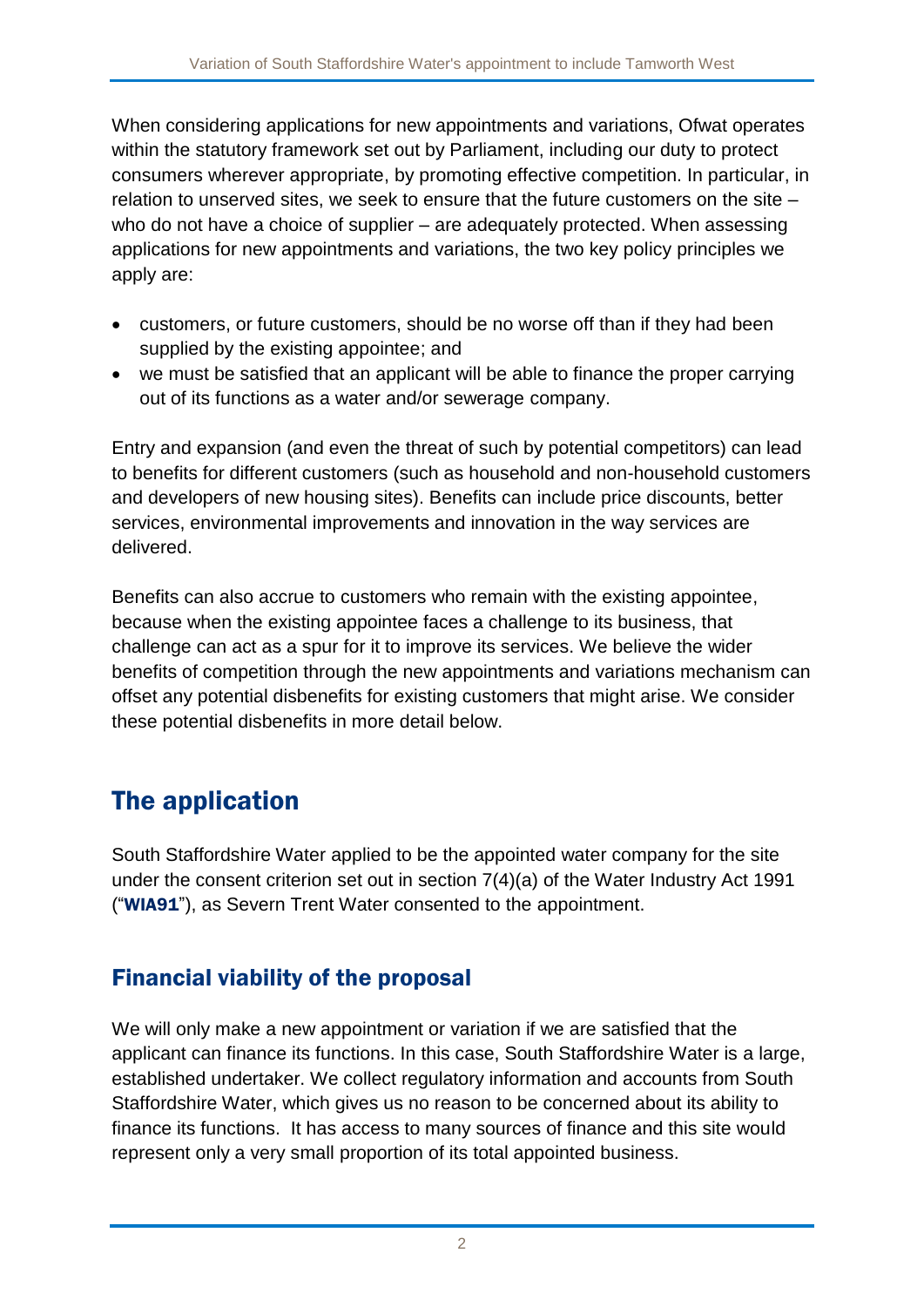#### Assessment of 'no worse off'

We have taken a proportionate, flexible and common-sense approach to the assessment of this application, because the only customers on the site will be two non-household customers, and the application involves two established appointees with one consenting to the other's application.

South Staffordshire Water will charge customers at Tamworth West based on its charges to its existing customers. These charges are currently lower than the charges of Severn Trent Water.

As an appointed undertaker, South Staffordshire Water is required to publish Codes of Practice on debt and leakage and a Customer Code for its household customers under Conditions G, H and I of its licence conditions. It has a set of Codes for its existing appointment that satisfies the relevant licence conditions.

As an appointed undertaker, South Staffordshire Water is required to publish a set of Key Performance Indicators ("KPIs"). South Staffordshire Water's 2014-15 KPIs raised no concerns, with the company meeting leakage and security of supply targets and delivering a low level of supply interruptions.

Therefore, we are satisfied that customers will be adequately protected.

### Developer choice

We take into consideration the choices of the site developer. In this case, the developer said that it wanted South Staffordshire Water to be the water company for the site.

## Responses received to the consultation

We received two responses to our consultation; from the Environment Agency and the Consumer Council for Water ("CCWater"). We considered these responses before making the decision to vary South Staffordshire Water's appointment. The points raised in the response are set out below.

#### Environment Agency

The Environment Agency made no objections to us granting this variation. It pointed out that based on information in South Staffordshire Water's resource management